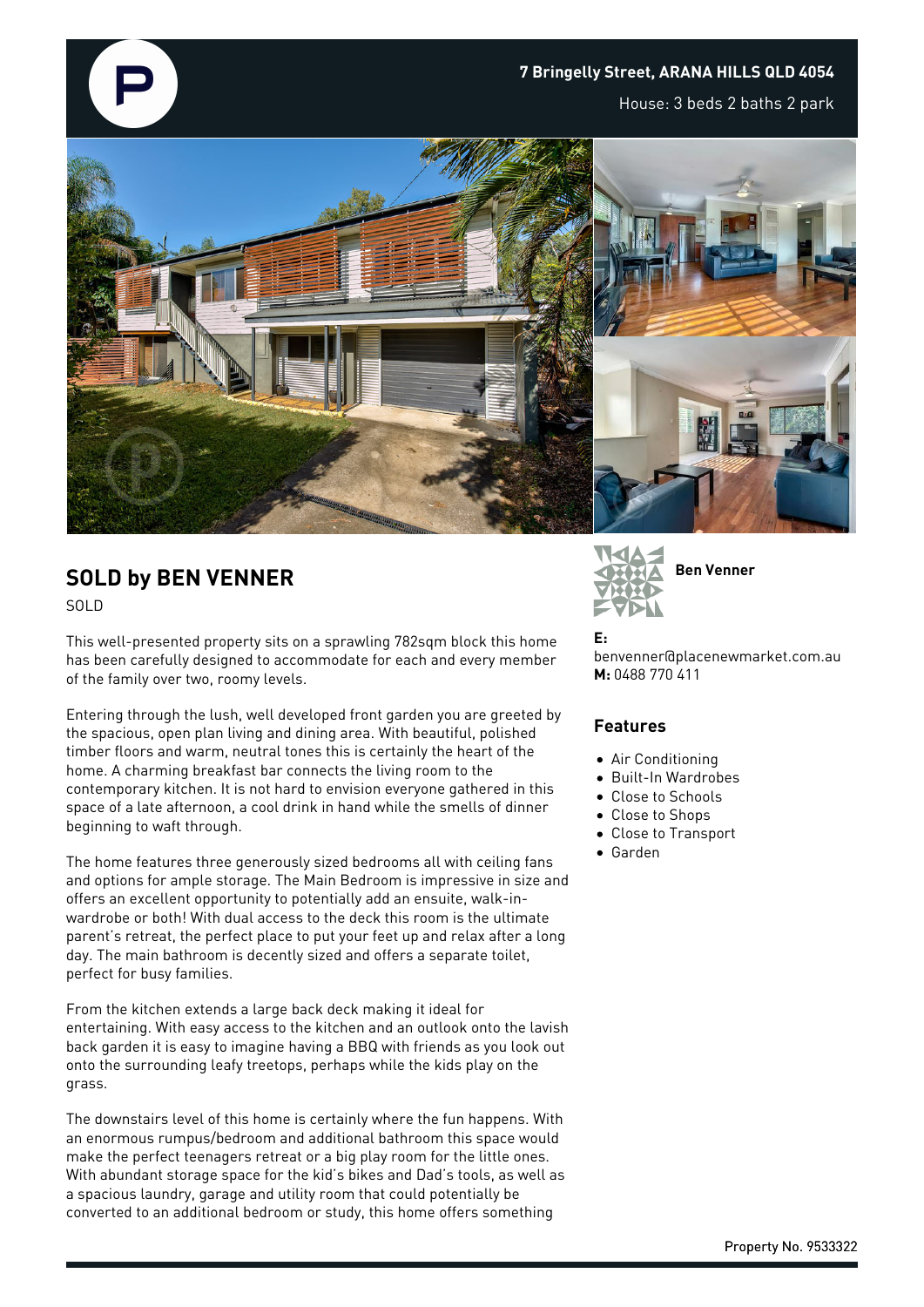

House: 3 beds 2 baths 2 park

Situated in the popular suburb of Arana Hills this home is close to beautiful parks, walking tracks and bike paths. At only 10km to the CBD as well as having access to major highways and key public transport hubs all within close range getting around is easy.

7 Bringelly Street is an impressively sized property situated in a secure block in a tidy street in the popular, vibrant suburb of Arana Hills. This fantastic home is perfect for young and matured families alike.

\*\*This property is being sold by auction or without a price and therefore a price guide can not be provided. The website may have filtered the property into a price bracket for website functionality purposes\*\*